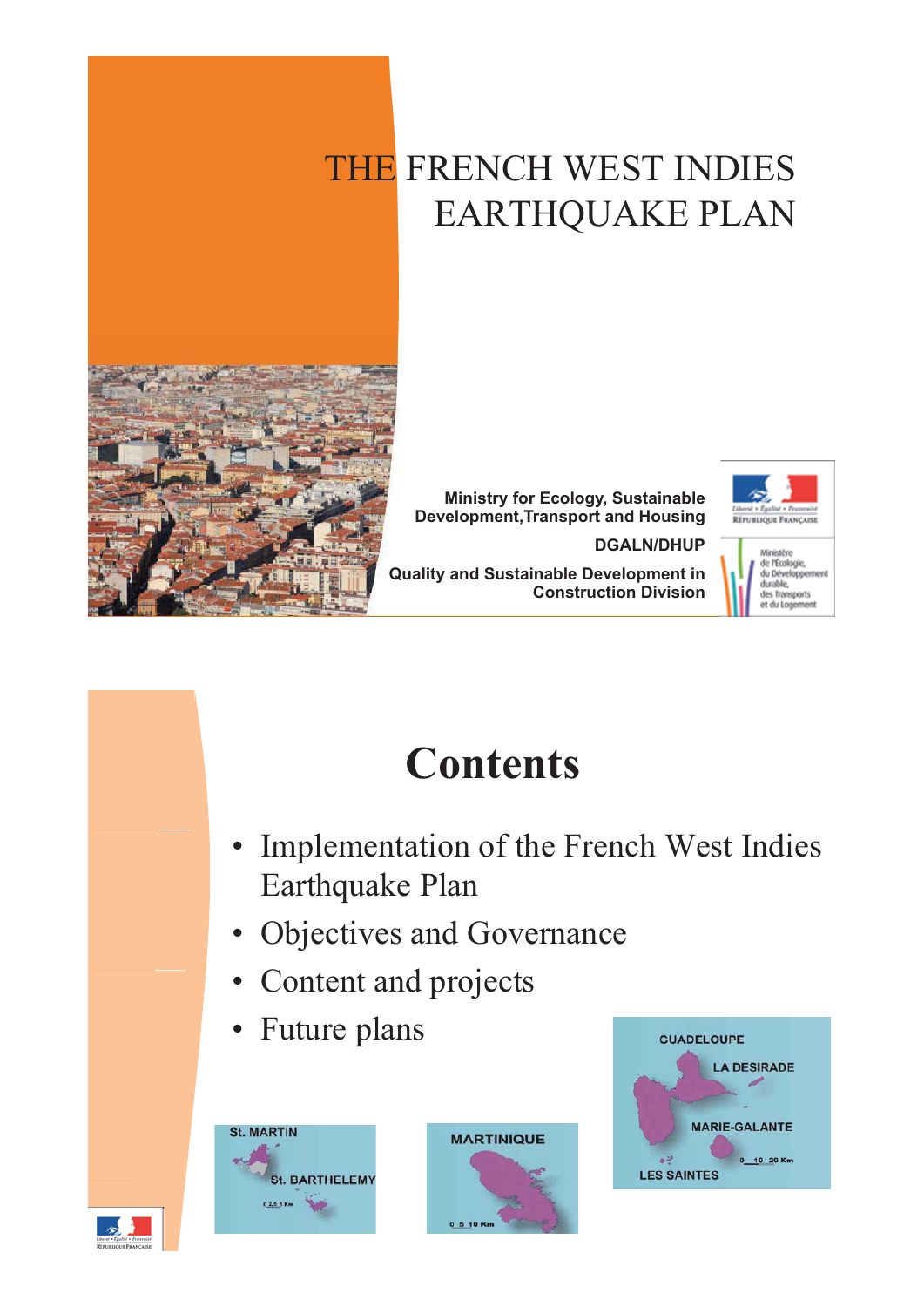#### •**Implementation of the French West Indies Earthquake Plan** •Objectives and

G Governance •Content and projects •Future plans

# Rationale for the French West Indies Earthquake Plan



• Territories involved: Guadeloupe, Martinique, St.Martin, St. Barts:

- surface area 2,600 km<sup>2</sup> - 850,000 inhabitants (+ 800,000 tourists per year)

- High earthquake risk in these territories (seismic zone 5)
- High vulnerability: many buildings are not earthquake-resistant, important buildings need to be reinforced (schools, hospitals)
- Factors which make disaster management difficult: insularity, distance from mainland France (7,000 km)
	- Projects for prevention, raising awareness, training and improved knowledge have been in place since 1990

French West Indies Earthquake Plan •**Objectives and Governance** •Content and projects •Future plans

### Objectives and Governance

- Dual objective:
- **I. Raising awareness** among the population of the risk of earthquakes and the collapse of housing blocks; preparation for disaster management
- **2 Earthquake resistant construction** for new •Content and projects **2. Earthquake-resistant**  buildings and a reduction in the vulnerability of existing buildings through reinforcement measures
	- Governance:
		- Strategic leadership by:
			- ministerial representatives
			- representatives of the state in the French West Indies
		- Implementation in each region:
			- prefect + local authorities and administrations
		- Interministerial French West Indies Earthquake Plan Group:
			- guidelines and general implementation
			- Secretariat and overall project coordination

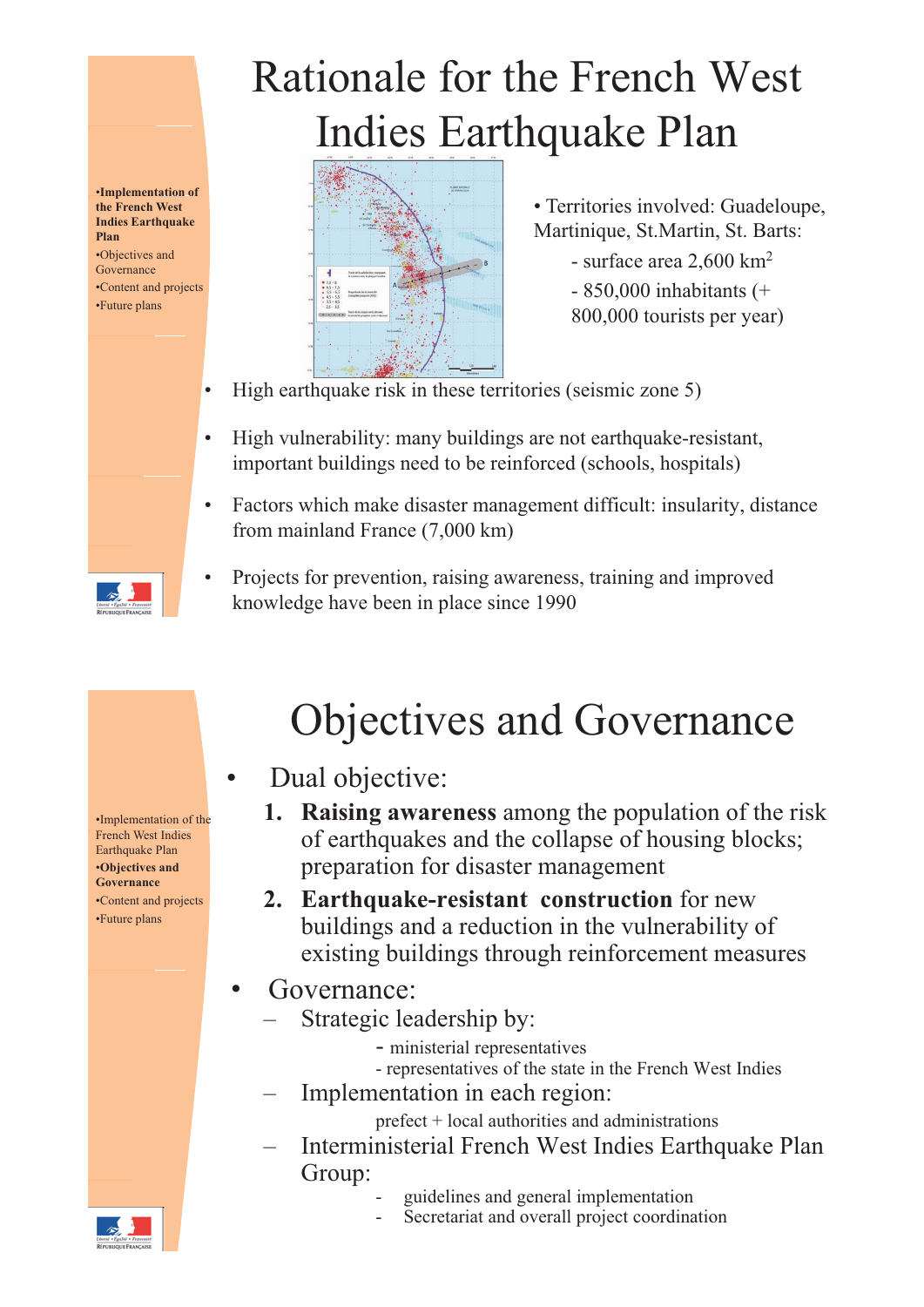**French West Indies** Earthquake Plan •Objectives and Governance •**Content and projects**  •Future plans



### $\frac{I_{\text{Implementation of the}}}{\text{Branch West Index}}$  • Essential projects involving:

- **training**
- **information**
- local knowledge and **awareness of risk**
- ensuring **compliance with regulations**
- **communication of risk** between stakeholders –
- preparation for **disaster management**

### • Examples :

- projects to raise awareness in schools and businesses, communications projects: Sismik events
- training for French West Indian professionals, publicity materials on earthquake-resistant construction, Richter exercise (disaster management exercise)
- implementation of earthquake microzoning in the municipalities affected

French West Indies Earthquake Plan •Objectives and Governance **projects**  •Future plans



## Infrastructure projects

French West Indies<br>
French West Indies Earthquake<br>
Factbouske Plan (2007–2013) targets:

**E educational establishments** (primary, middle and senior **•Content and excluding the senior** *exting* schools, higher education)

- **medical establishments** 

- **social housing**

- **disaster management buildings** (especially fire stations) and **category III earthquake risk buildings** (public access buildings, offices, buildings >28m, >300 people)

- **transport infrastructures, essential networks,** including communications networks

Total present cost: 1,377 million euros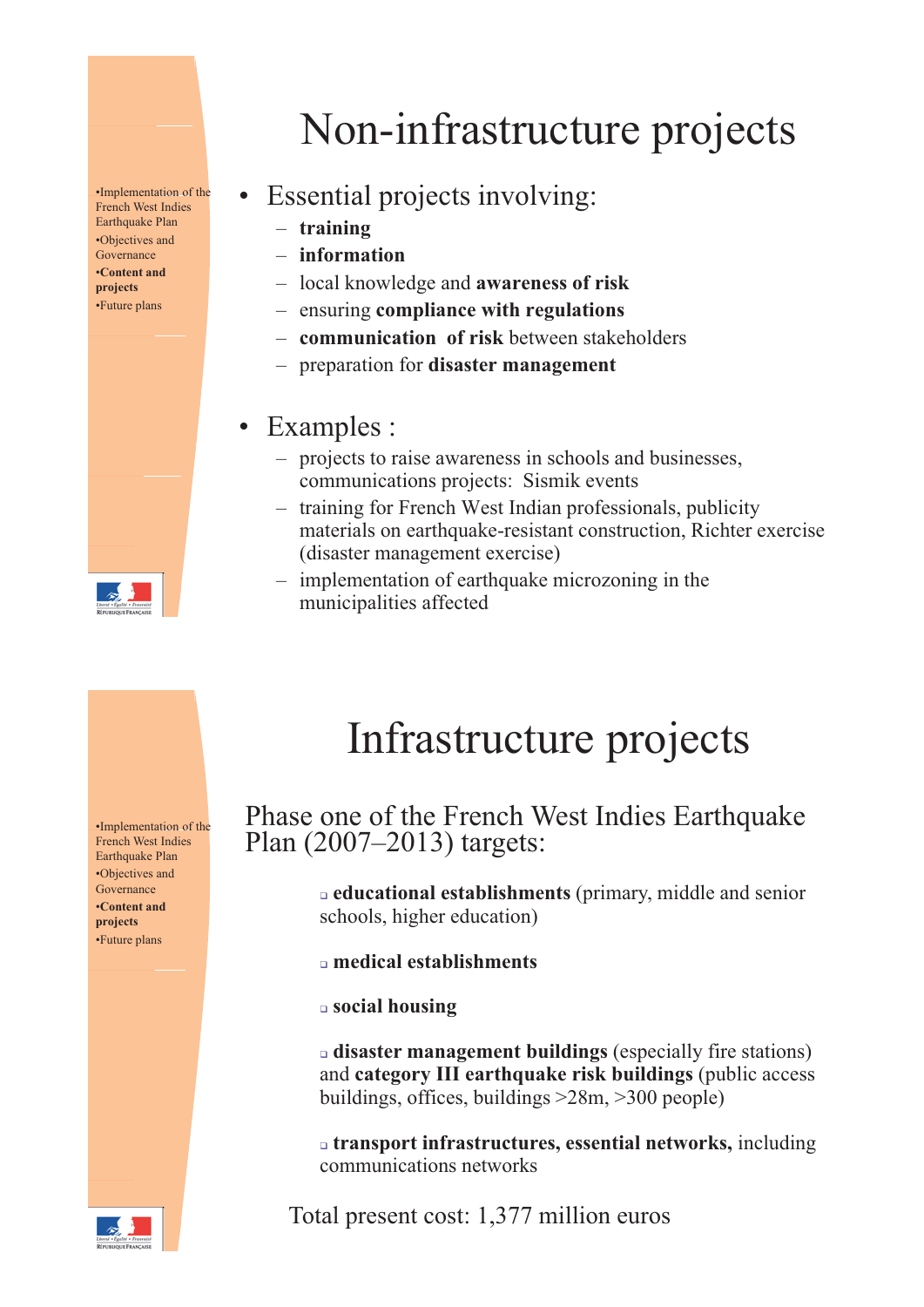### **Reconstruction or reinforcement of existing buildings**

•Implementation of the French West Indies Earthquake Plan •Objectives and Governance **projects**  •Future plans



Priority is being given to reinforcement work on:

#### **Disaster management buildings: fire stations, state buildings**

-**Educational establishments**: diagnosis of the earthquake vulnerability of all 550 primary schools: •**Content and** 

- earthquake-resistance reinforcement work on 320 schools
- reconstruction of 230 schools



Medical establishments: 2 main hospitals in the French West  $Indies + clinics$ 





- social: urban renovation projects, demolition and reconstruction of  $3,000$  homes (12,000 inhabitants made safe) private: tax mechanisms for building works and increased monitoring of compliance with regulations.

# Funding of the Plan

### Phase one of the plan is funded as follows:

- $\cdot$  61% by the state
- 19% by local authorities
- 17% by social landlords
- 3% by Europe



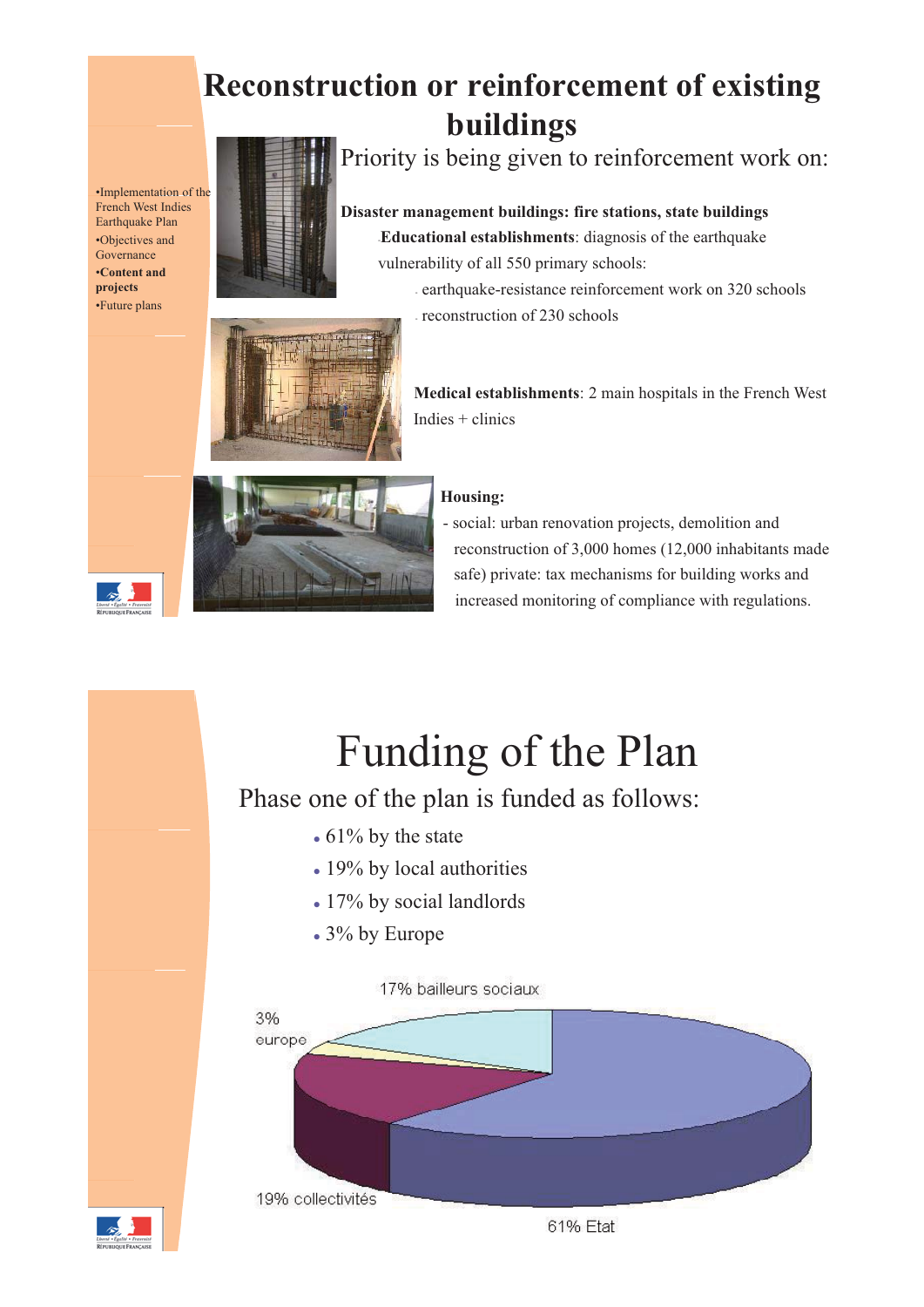## Future plans

•Implementation of the French West Indies Earthquake Plan •Objectives and Governance •Content and projects •**Future plans**

Comprehensive programme for public buildings:

5 billion euros over 25 years

An increase in the amount of earthquake resistance building work in public buildings between now and 2012:

- collaborative projects between the state and local authorities
- diagnosis of earthquake vulnerability of all the state assests of the French West Indies + scheduling of works
- Significant reduction in vulnerability to earthquakes for populations in these buildings (living accommodation or businesses, shops, hotels, etc.): 5 billion euros for private housing stock

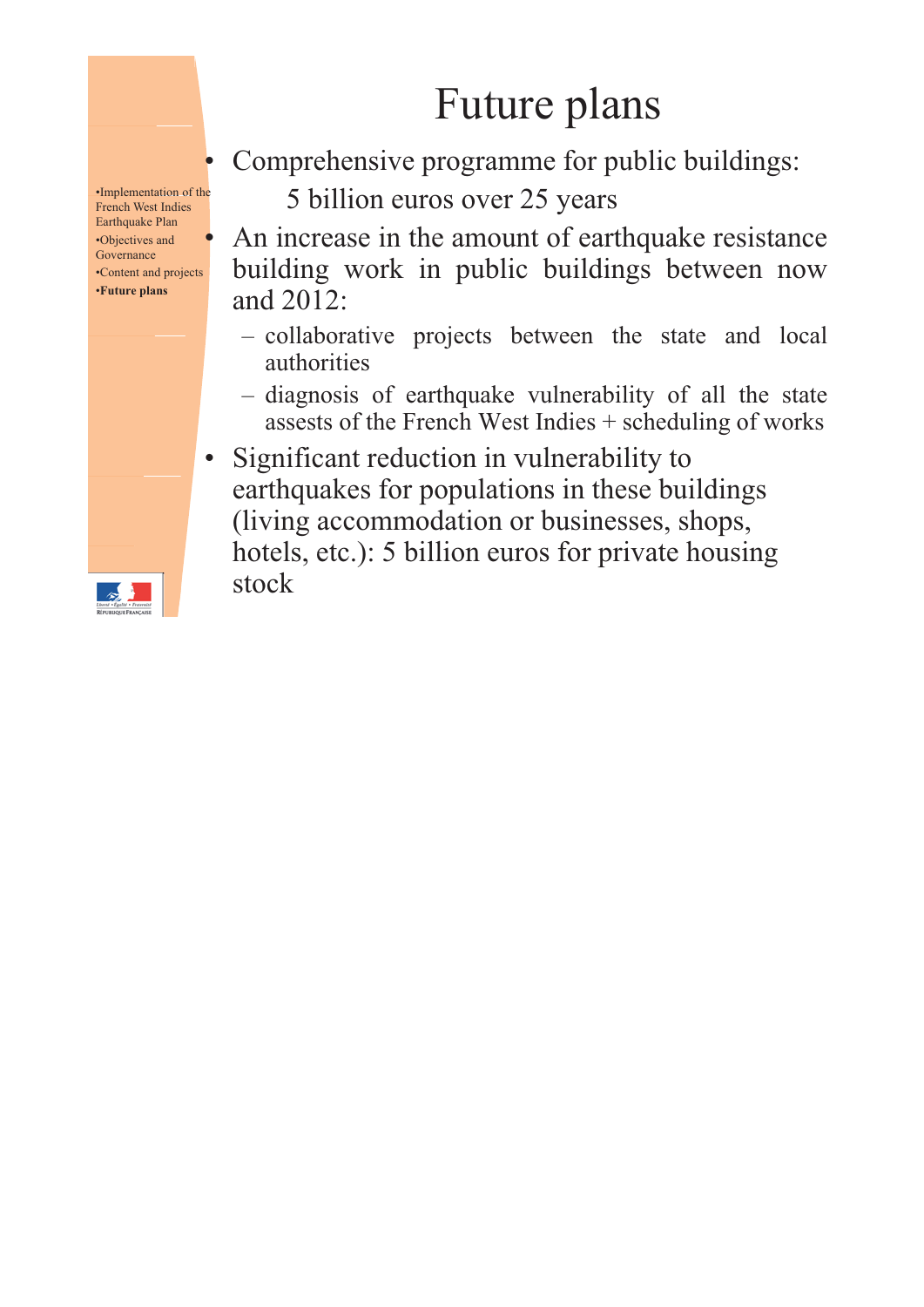#### *THE FRENCH WEST INDIES EARTHQUAKE PLAN*

#### **Marie-Christine ROGER**

*Head of the office for building technical quality and regulation– Department for Quality and Sustainable Development in Construction – Directorate for Housing, Urban Development and Landscapes – Directorate general for Development , Housing and Nature* 

#### **I. Context and implementation of a plan:**

The French West Indies (Guadeloupe, Martinique, St. Martin and St. Barts) are four archipelagos situated in the Caribbean Basin with a total surface area of approximately  $2,600 \text{km}^2$  and 850,000 inhabitants. These are the French regions with the highest seismic risk (expected acceleration on rock in excess of  $3m/s<sup>-2</sup>$ ). Scientists predict that if a major earthquake occurred today in the French West Indies it could kill several thousand people, taking into account the current vulnerable state of buildings.

#### **A. Background:**

Since the 1990s, projects to improve knowledge of seismology (geological, geotechnical and seismological studies), to raise awareness among the population and to provide training have been carried out in the French West Indies. In parallel, a certain number of reports have drawn attention to the particularly high earthquake risk in these territories and to the need for urgent action to reduce this risk.

This led the French government to create the "French West Indies Earthquake Plan" in 2007 with governance, organisation, a scope of ambition and facilities commensurate with the challenge. The French West Indies Earthquake Plan is a national plan whose main objective is to reduce the number of casualties in the event of a major earthquake. This plan also contributes to reducing death and serious injury in less severe earthquakes. Furthermore, construction and earthquake-resistance work on buildings included in the plan will help to limit damage and hence the cost of post-earthquake reconstruction.

A first phase of approximately 1 billion euros covering the period 2007-2013 has been defined with the main aim of carrying out work to reduce the vulnerability of an initial large group of buildings - schools, disaster management buildings and social housing - whilst carrying out works to bring government buildings and medical establishments up to standard. During this phase, projects to raise awareness among the population, to prepare them for an emergency and to train professionals will be stepped up and programmes to improve knowledge in the form of geological, geotechnical and seismological studies will also be pursued.

#### **B. Governance and organisation:**

Governance of the French West Indies Earthquake Plan is provided by a Committee of Directors responsible for the strategic leadership of the plan which brings together the different French ministries involved, as well as state representatives in the French West Indies.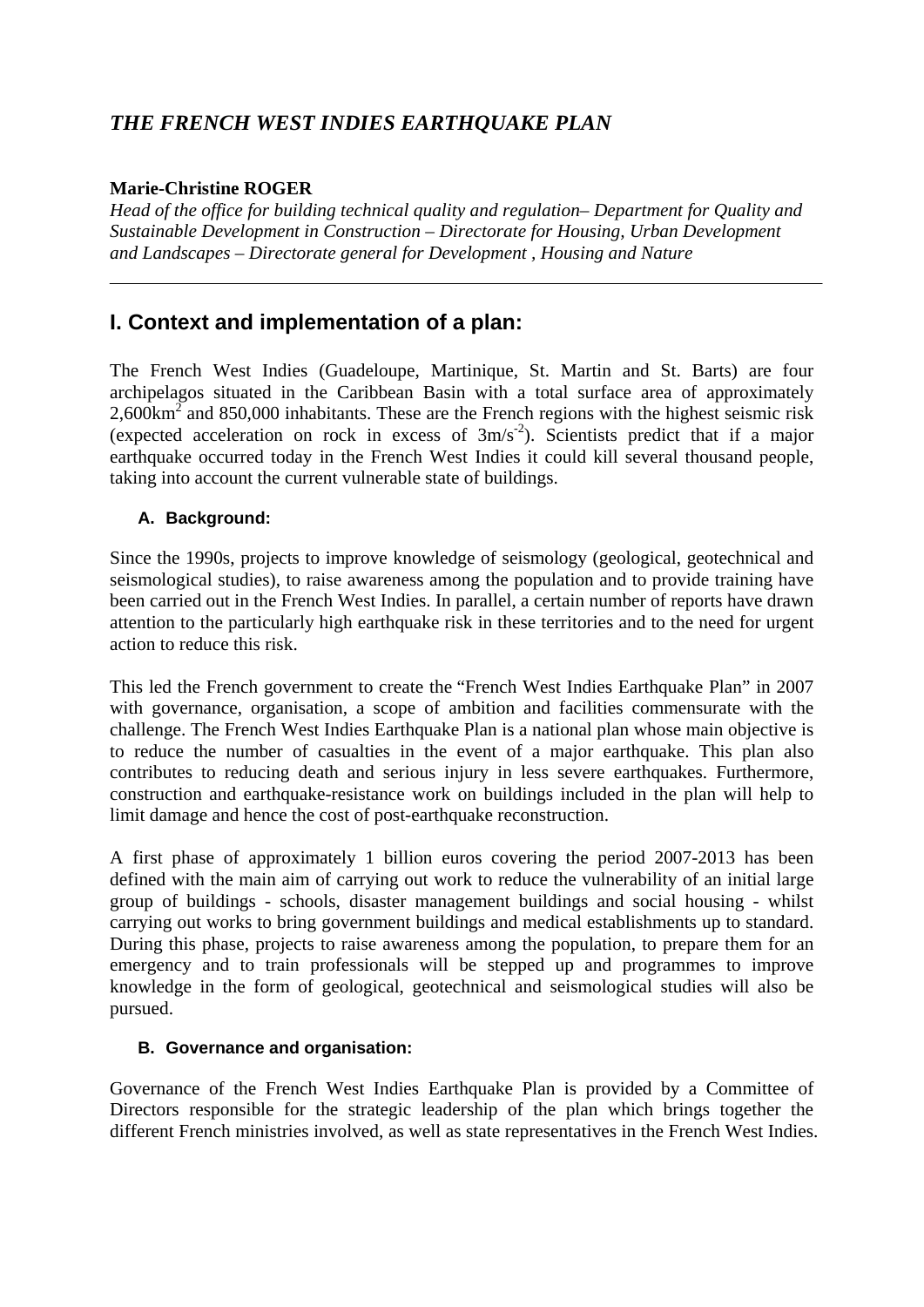The implementation of the French West Indies Earthquake Plan is coordinated at a local level in each region by the Prefect representing the state, who consults a Regional Committee created in 2008, which is made up notably of local authorities and administrations.

A specific interministerial unit provides secretarial services for the Committee of Directors of the French West Indies Earthquake Plan, prepares and coordinates projects and suggests avenues to promote the implementation of the French West Indies Earthquake Plan.

#### **II. The Content of the French West Indies Earthquake Plan and its progress:**

The French West Indies Earthquake Plan activities can be listed under the following six headings:

- A. To consolidate or rebuild buildings for use in disaster management and networks
- B. To consolidate or rebuild educational establishments
- C. To consolidate or rebuild medical establishments
- D. To consolidate social housing and to stimulate thinking about private housing
- E. To reduce the risk to industrial plants
- F. To pursue projects to improve knowledge, raise awareness and to provide information and disaster management training

#### **A. Disaster management buildings:**

These are a critical element of the French West Indies Earthquake Plan. Buildings, whether they belong to the government, or to local authorities, such as fire stations for example, must be able to become operational after a major earthquake. The first phase of the programme at a cost of approximately 165 million euros will enable all fire stations to be made earthquakeresistant (65 million euros) and also all important government buildings (100 million euros).

50% of this programme is completed or under way and 50% is in the planning or scheduling stage.

Also part of this group are radio and TV communications buildings at a cost of 18 million euros and road networks (notably engineering structures) at a cost of 44 million euros.

#### **B. Educational establishments:**

One of the priorities of the French West Indies Earthquake Plan which is the focus of considerable activity is educational institutions belonging to local authorities. It has been decided that the government will provide substantive aid to municipalities. The plan is to carry out urgent consolidation or reconstruction work on school buildings which are vulnerable to earthquakes as a national responsibility.

The global cost of the programme is in excess of one billion euros and the first phase comprises work costing 170 million euros. The vulnerability to earthquakes of all government school buildings has been assessed and proposals have been made for earthquake-resistant consolidation work. For government primary schools, some 25 projects worth approximately 60 million euros are in the planning stage. The challenge facing the whole of the French West Indies consists of 550 state primary schools to be tackled at a cost of 850 million euros: 320 requiring earthquake-resistance work and 230 schools to be demolished and rebuilt.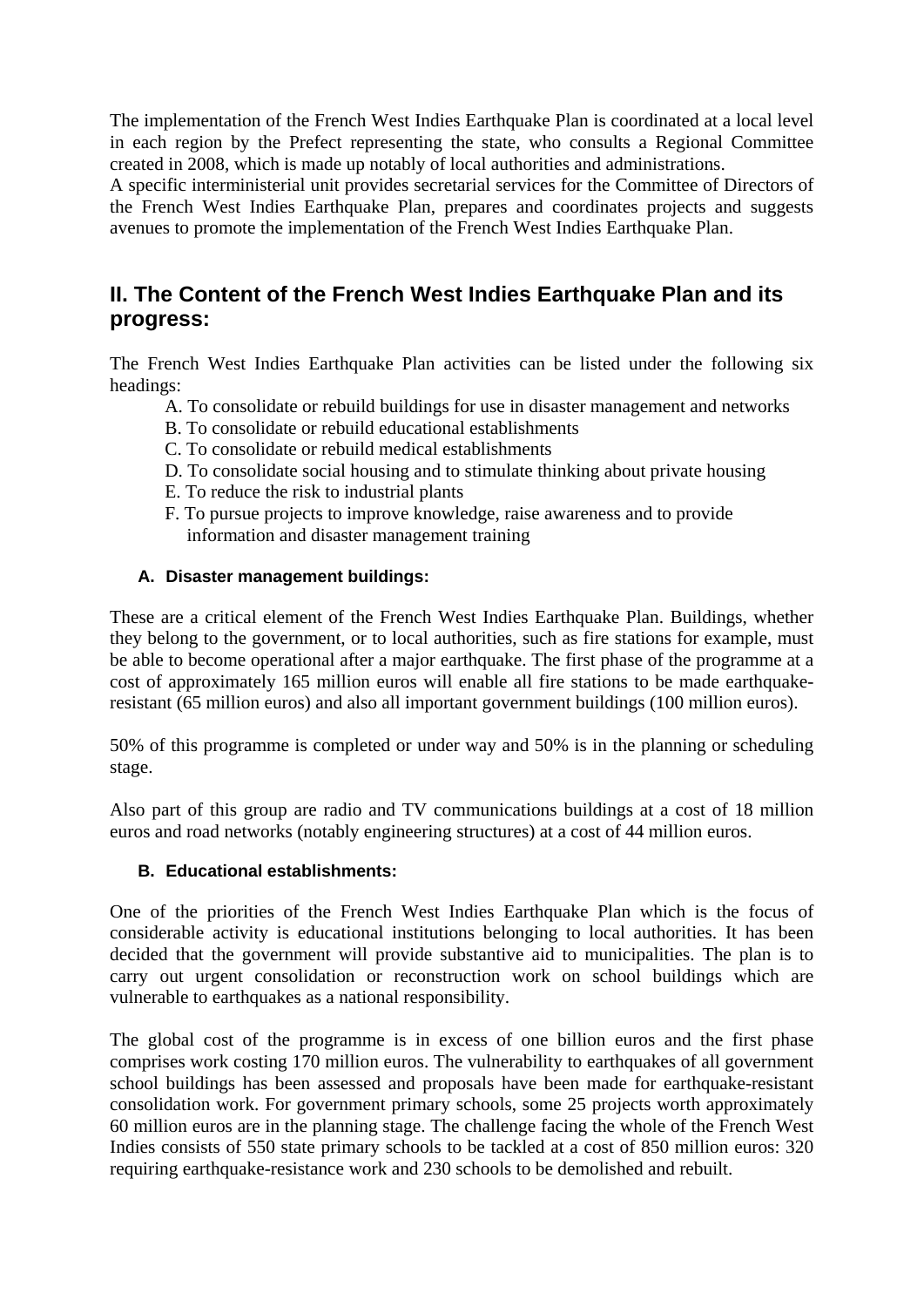#### **C. Medical establishments:**

Renovation and reconstruction of hospitals is being carried out in the French West Indies within the framework of national plans monitored by the Ministry of Health and bringing Hospitals in Guadeloupe and Martinique up to earthquake-resistant standards is a national priority.

Two important projects are the two main hospitals in the French West Indies. These two projects will cost in the region of 850 million euros. Once the cost of investment required for other establishments is added, more than one billion euros will need to be mobilised.

Bringing all hospitals and clinics up to earthquake-resistant standards in the next few years means that in the event of an earthquake they can on the one hand protect their occupants (patients and medical staff) and admit casualties provided that they are relatively small in number. This would not be the case in the event of a major earthquake, in which case significant assistance in addition to that provided by the region would be required from neighbouring French regions, mainland France and undoubtedly international aid too.

#### **D. Housing:**

The vulnerability of housing obviously lies at the heart of the issue of seismic risk in these sensitive territories. As far as social housing is concerned, urban renovation projects undertaken in the two regions of Guadeloupe and Martinique, and in particular in the towns of Pointe-à-Pitre and Les Abymes, will bring a large number of houses up to standard. In Guadeloupe alone, a global programme plans to demolish 2,560 houses at high or very high risk of seismic damage and to build 3,910 new homes, thus making nearly 12,000 inhabitants safe. These extremely complex projects entered the works phase proper in 2009 with several construction projects in the centre of Pointe à Pitre.

The dynamic policy of offering more social housing for rent in the French West Indies contributes to making a large number of families safe every year. These are families on modest incomes currently living out of necessity in inappropriate or even insalubrious housing which is vulnerable to seismic risk. The overall funding required for social housing is of the order of more than one billion euros.

Private, individual or small complexes often seem to be very vulnerable to seismic risk and studies are being carried out to see what approach can be taken. Studies have been undertaken to define the possibility of reinforcing or adapting houses to reduce their seismic vulnerability. Tax mechanisms are already in place offering a reduction in tax for "work to consolidate homes against the risk of earthquake". In parallel, the authorities are exercising greater control over building regulations on private building sites.

#### **E. Industrial plants:**

There are over 200 installations listed in the French West Indies, 12 of which are SEVESO **listed** 

Departments of the Ministry for Sustainable Development monitor these industrial plants and all the SEVESO installations have been assessed for earthquake regulation compliance. The schedules for work have been submitted to the authorities and work has started on some sites and will be rolled out across 2010 and 2011.